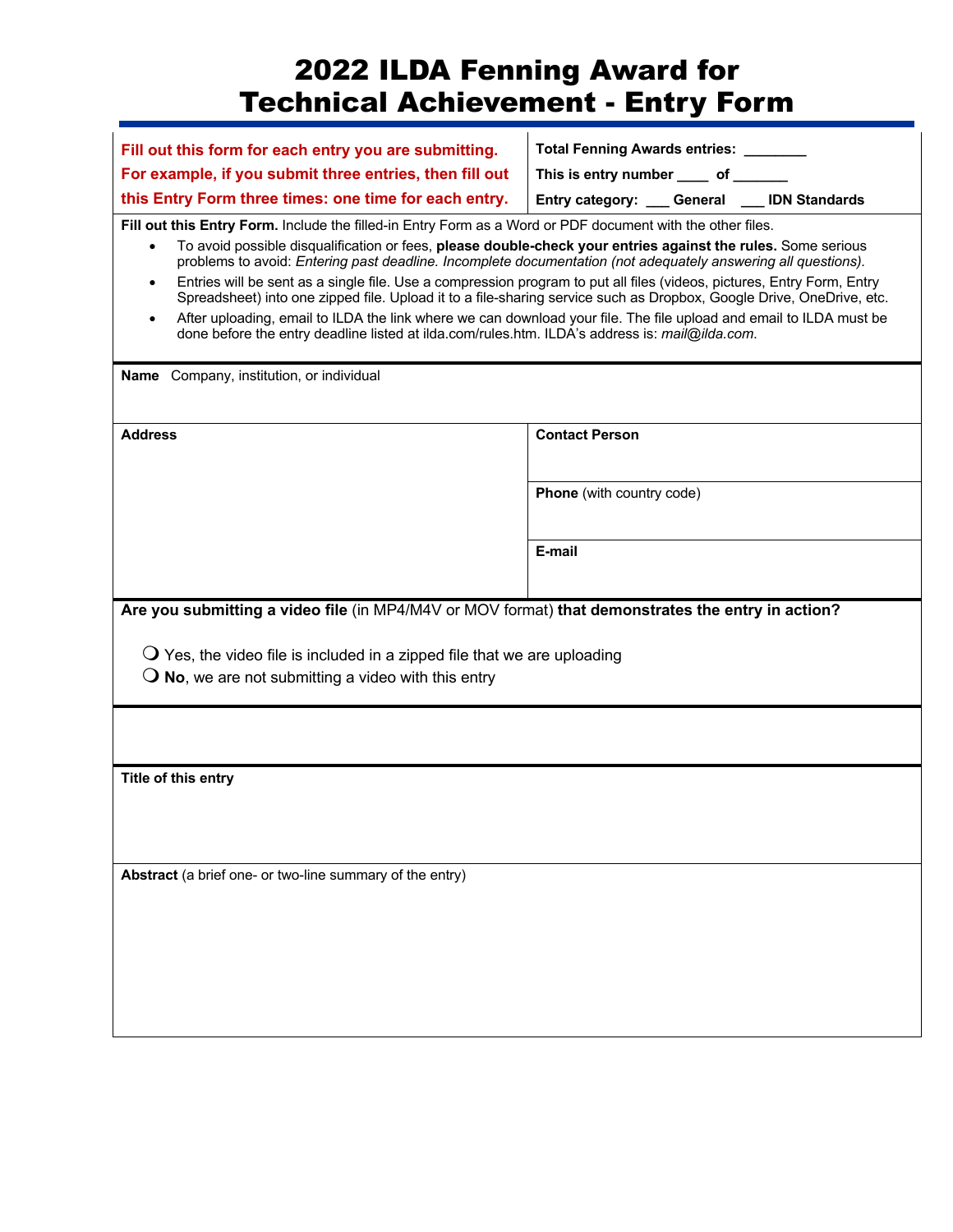|  | <b>Detailed description</b> |  |
|--|-----------------------------|--|
|  |                             |  |

**What was your goal in creating the entry?**

**Discuss how your entry is unique or improved**

**Describe any previous or similar methods** used in the industry to accomplish the same function, and how the entry differs.

**List and describe any competitive products, or alternative methods, and how your entry differs.** Include both advantages (positive differences) and disadvantages (negative differences).